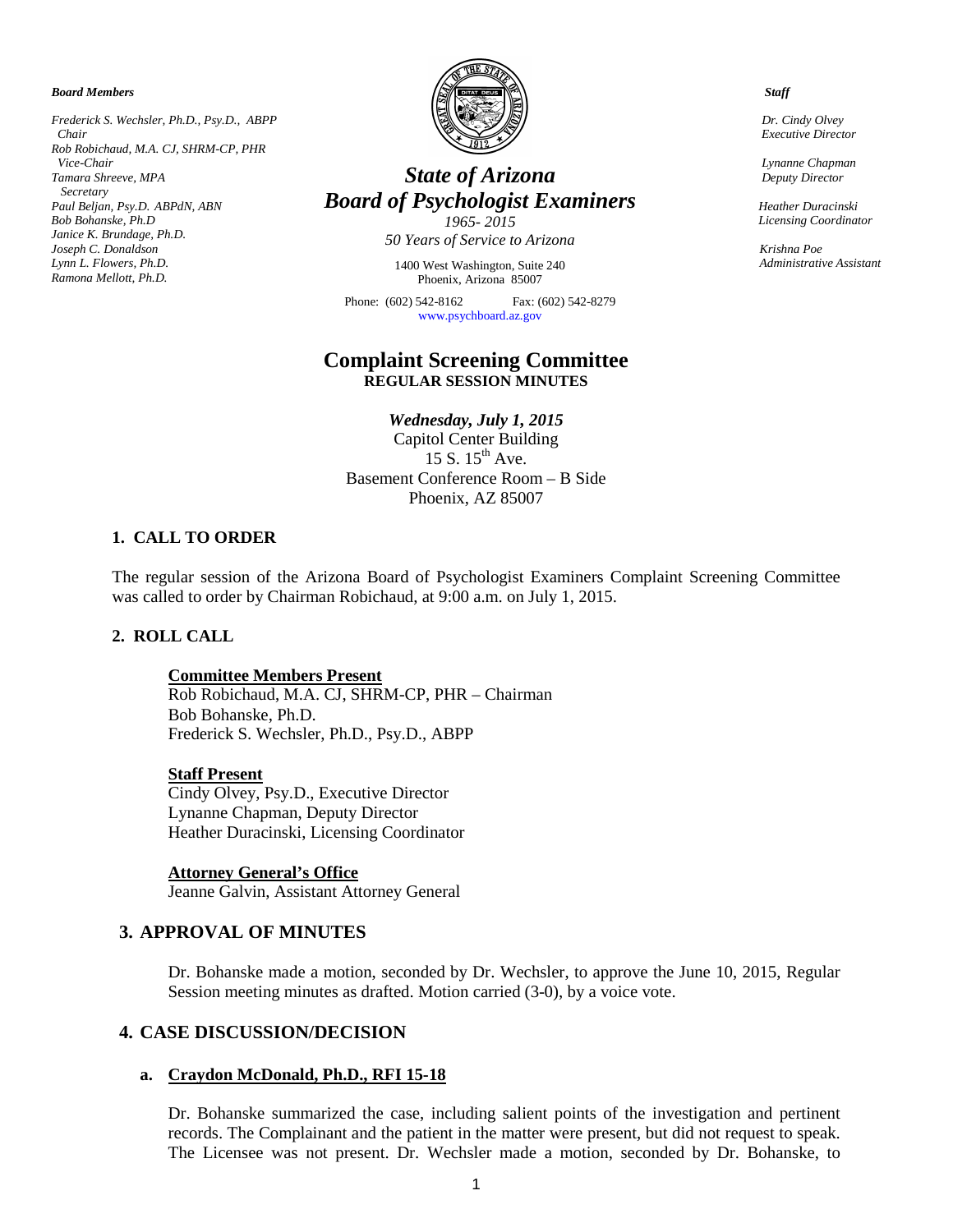forward the case to the full Board for further review and investigation for possible violations of A.R.S. §32-2061(15)(o), for possibly providing services that are unnecessary or unsafe or otherwise engaging in activities as a psychologist that are unprofessional by current standards of practice;  $(15)(r)$ , for possibly failing to obtain a client's or patient's informed and written consent to release personal or otherwise confidential information to another party unless the release is otherwise authorized by law;  $(15)(y)$ , for possibly exploiting a client or patient; and  $(15)(dd)$ , for possibly violating an ethical standard adopted by the Board. In addition, the Committee requested that the Licensee be issued a subpoena to appear before the Board when the case is reviewed. Motion carried (3-0), by a voice vote.

# **b. Gary Plank, Ph.D., RFI 15-14**

The Board was the complainant in this matter. Dr. Wechsler summarized the case, including salient points of the investigation and pertinent records. The Licensee and his attorney, Marki Stewart, were present. The Licensee answered Committee member questions. After deliberation, Dr. Wechsler made a motion, seconded by Dr. Bohanske, to dismiss the complaint against the Licensee. The motion carried unanimously (3-0), by a voice vote.

In addition, Dr. Wechsler made a motion, seconded by Dr. Bohanske, to recommend to the Board that a Request for Investigation be opened against Monika Kos, Ph.D., Licensee's former supervisee and a current Arizona psychologist license applicant, for possible violations of A.R.S. §32-2061(15)(j), for possibly making a fraudulent or untrue statement to the board or its investigators, staff or consultants; and (15)(m), for possibly using fraud, misrepresentation or deception to obtain or attempt to obtain a psychology license. The motion carried unanimously (3-0), by a voice vote.

# **c. Lloyd Williams, Ph.D., RFI 15-16**

Dr. Wechsler recused from this case. Dr. Bohanske summarized the case, stating that the complaint against the Applicant was opened by the Board, and described salient points of the investigation and pertinent records. The Licensee was present and answered Committee member questions. After deliberation, Mr. Robichaud made a motion, seconded by Dr. Bohanske, to dismiss the complaint. The motion carried unanimously (2-0-1), by a voice vote, with Dr. Wechsler recusing.

In addition, Dr. Bohanske made a motion, seconded by Mr. Robichaud, to recommend to the Board that a Request for Investigation be opened against David Maselli, Ph.D., the Applicant's internship supervisor, for possible violation of A.R.S. §32-2061(15)(dd), for possibly violating an ethical standard adopted by the Board, as it pertains to the 2002 American Psychological Association Ethical Principles and Code of Conduct, Ethical Standard 7, Education and Training. The motion carried unanimously (2-0-1), by a voice vote, with Dr. Wechsler recusing.

### **d. Alana Brunacini, DBH, RFI T-15-17**

Mr. Robichaud summarized the case, including salient points of the investigation and pertinent records. The Complainant, who requested anonymity, was not present. The Respondent was not present. After deliberation, Dr. Wechsler made a motion, seconded by Mr. Robichaud, to dismiss the complaint. The motion carried unanimously (3-0), by a voice vote.

### **e. Leslie Donnelly, Ed.D., RFI 15-15**

The Board was the complainant in this matter. Dr. Wechsler summarized the case, including salient points of the investigation and pertinent records. The Licensee and her attorney, Faren Akins, were present telephonically, and Licensee made a statement. Committee members had no questions. After deliberation, Dr. Wechsler made a motion, seconded by Dr. Bohanske, to forward the case to the full Board for further review and investigation for possible violations of